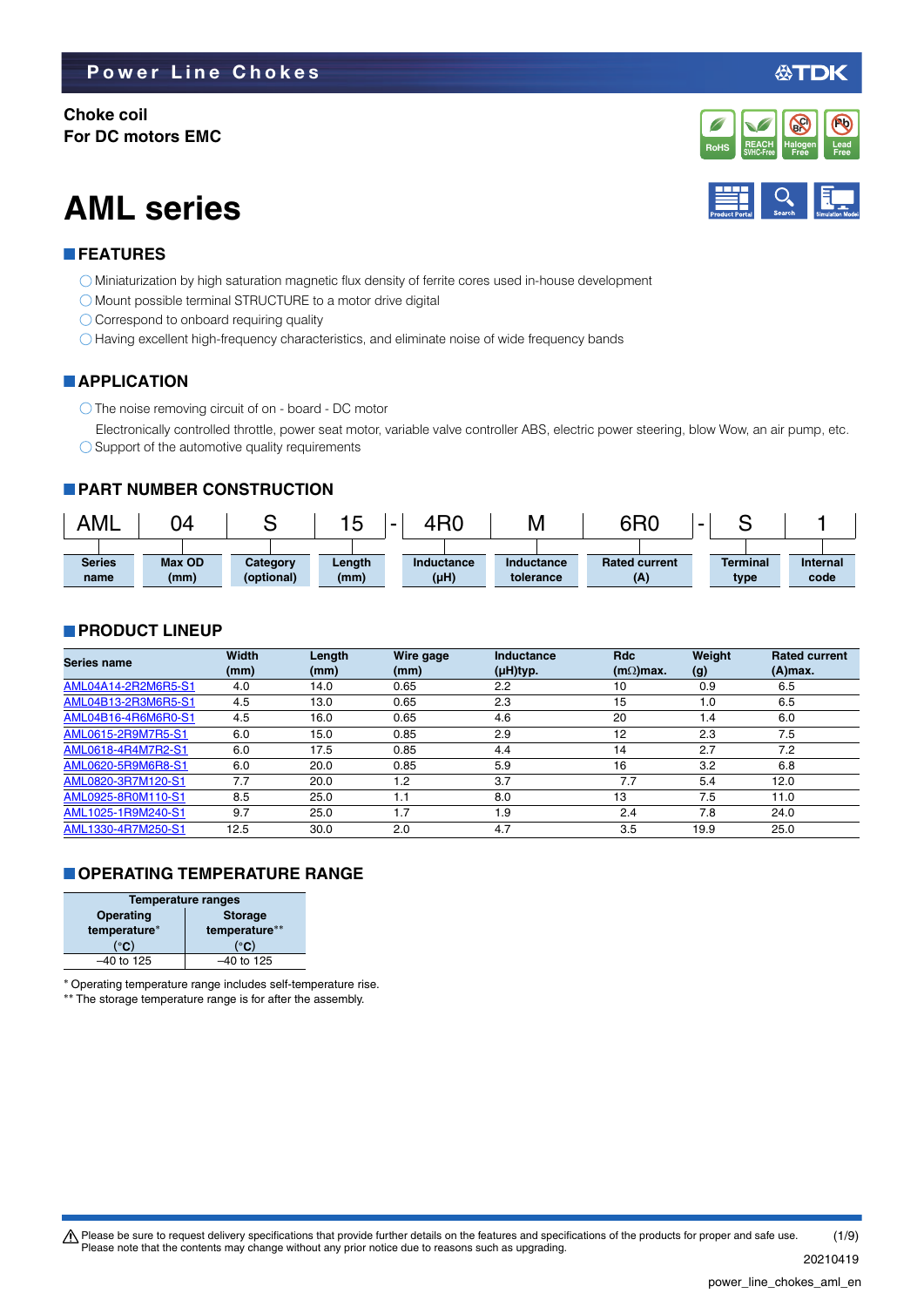## **AML04A type**

### **ELECTRICAL CHARACTERISTICS**

| Part No.            | ( $\mu$ H) ±20% | DC resistance<br>$(m\Omega)$ max. | <b>Rated current</b><br>$(A)$ max. |
|---------------------|-----------------|-----------------------------------|------------------------------------|
| AML04A14-2R2M6R5-S1 | 2.2             | 10                                | 6.5                                |



### **INDUCTANCE VS. DC BIAS CHARACTERISTICS IMPEDANCE VS. FREQUENCY CHARACTERISTICS**



### **SHAPE & DIMENSIONS**



- \* This product is designed so that the terminal shape can be adjusted by the customer when using it. • If you would like individual terminal shapes, please contact our sales department or the place of
- purchase. After consultation, we will consider individual specifications.
- Check the vibration conditions in the actual usage environment and take necessary measures (fixing and reinforcement of the coil, etc.).

|                     |    |      |     |     |      | Dimensions in mm      |
|---------------------|----|------|-----|-----|------|-----------------------|
| Part No.            |    |      |     |     |      | F (Soldering portion) |
| AML04A13-2R2M6R5-S1 | 92 | 14.0 | 3.3 | 4.0 | 20.0 | $14$ min.             |

Please be sure to request delivery specifications that provide further details on the features and specifications of the products for proper and safe use.<br>Please note that the contents may change without any prior notice d (2/9)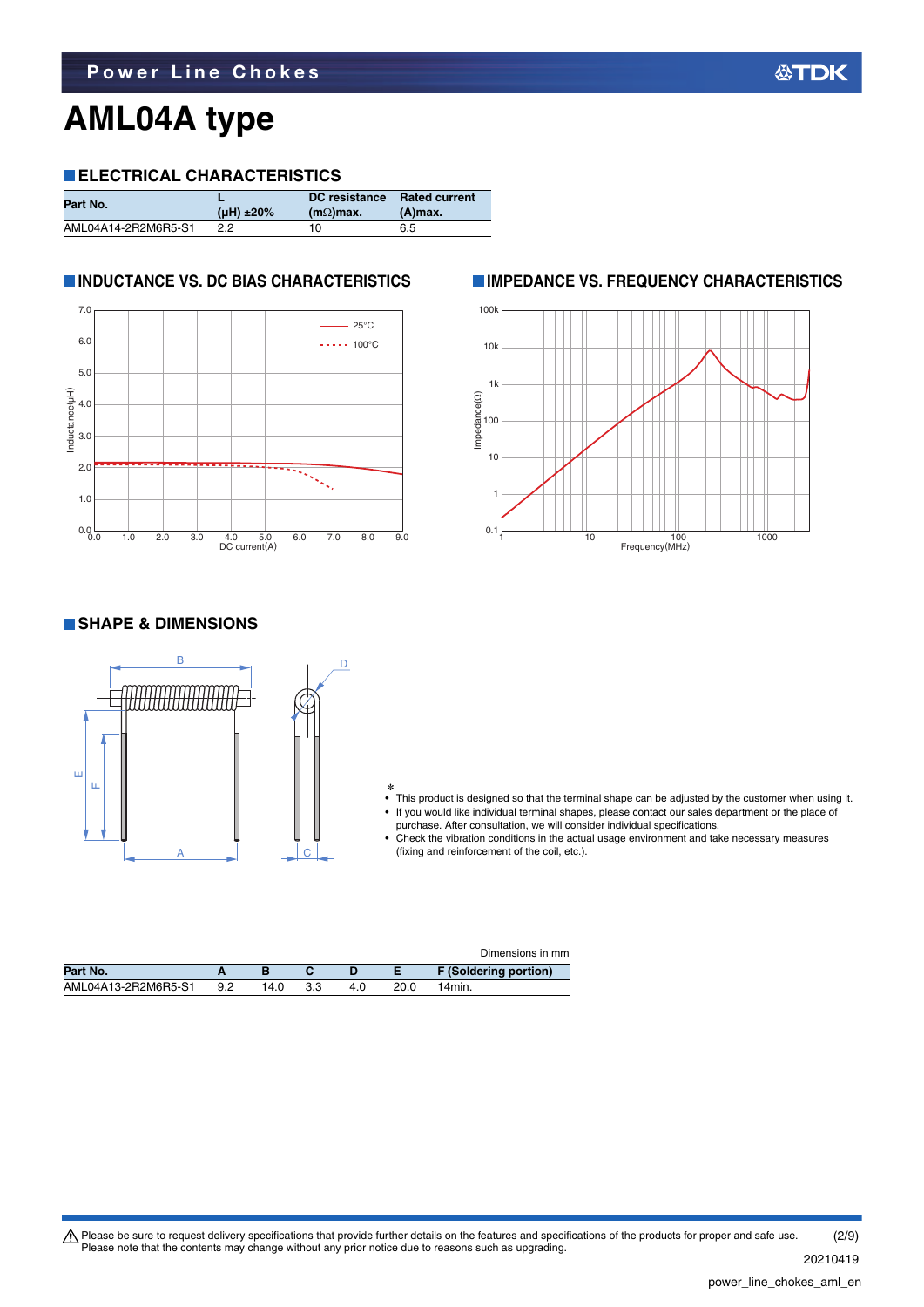# **AML04B type**

### **ELECTRICAL CHARACTERISTICS**

| Part No.            | ( $\mu$ H) $\pm 20\%$ | <b>DC</b> resistance<br>$(m\Omega)$ max. | <b>Rated current</b><br>$(A)$ max. |
|---------------------|-----------------------|------------------------------------------|------------------------------------|
| AML04B13-2R3M6R5-S1 | 2.3                   | 15                                       | 6.5                                |
| AML04B16-4R6M6R0-S1 | 46                    | 20                                       | 6.0                                |



### **INDUCTANCE VS. DC BIAS CHARACTERISTICS IMPEDANCE VS. FREQUENCY CHARACTERISTICS**



### **SHAPE & DIMENSIONS**



- \* This product is designed so that the terminal shape can be adjusted by the customer when using it. • If you would like individual terminal shapes, please contact our sales department or the place of purchase. After consultation, we will consider individual specifications.
- Check the vibration conditions in the actual usage environment and take necessary measures (fixing and reinforcement of the coil, etc.).

Dimensions in mm

| Part No.            |      |             |     |     |      | <b>F</b> (Soldering portion) |
|---------------------|------|-------------|-----|-----|------|------------------------------|
| AML04B13-2R3M6R5-S1 | ے. ت | 10 N<br>o.u | o.o | 4.0 | 19.0 | 15min.                       |
| AML04B16-4R6M6R0-S1 | 13.4 | 16.0        | ა.ი | 4.J | 19.0 | 15 <sub>min</sub>            |

 $\bigwedge$  Please be sure to request delivery specifications that provide further details on the features and specifications of the products for proper and safe use. Please note that the contents may change without any prior notice due to reasons such as upgrading. 20210419 (3/9)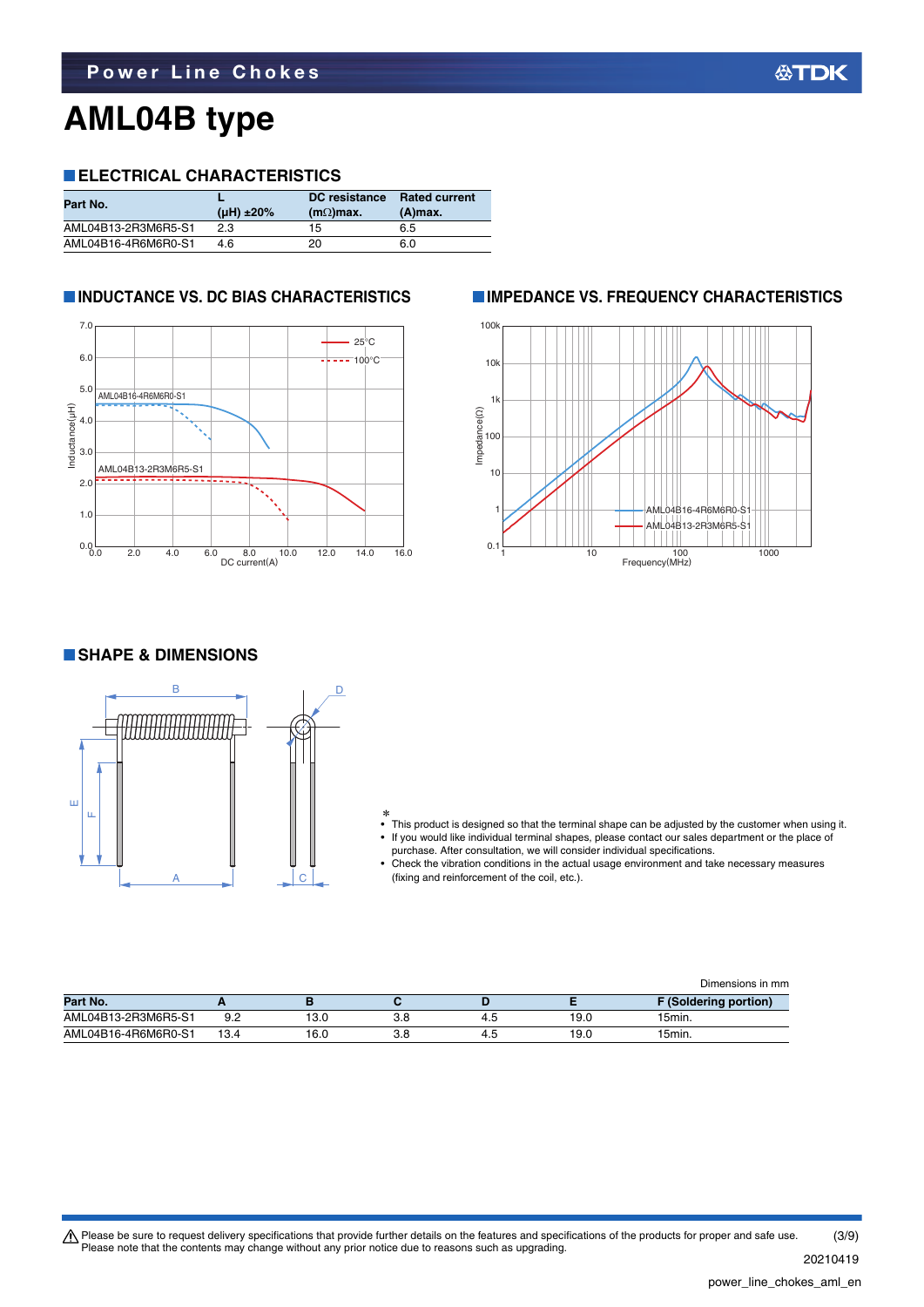# **AML06 type**

### **ELECTRICAL CHARACTERISTICS**

| Part No.           | ( $\mu$ H) ±20% | DC resistance<br>$(m\Omega)$ max. | <b>Rated current</b><br>$(A)$ max. |
|--------------------|-----------------|-----------------------------------|------------------------------------|
| AML0615-2R9M7R5-S1 | 29              | 12                                | 7.5                                |
| AML0618-4R4M7R2-S1 | 4.4             | 14                                | 72                                 |
| AML0620-5R9M6R8-S1 | 5.9             | 16                                | 6.8                                |



### **INDUCTANCE VS. DC BIAS CHARACTERISTICS IMPEDANCE VS. FREQUENCY CHARACTERISTICS**



### **SHAPE & DIMENSIONS**



- \* • This product is designed so that the terminal shape can be adjusted by the customer when using it. • If you would like individual terminal shapes, please contact our sales department or the place of
	- purchase. After consultation, we will consider individual specifications.
- Check the vibration conditions in the actual usage environment and take necessary measures (fixing and reinforcement of the coil, etc.).

| Part No.           |      |      |    |     |      | F (Soldering portion) |
|--------------------|------|------|----|-----|------|-----------------------|
| AML0615-2R9M7R5-S1 | 13.0 | 15.0 |    | 6.C | 18.0 | 15min.                |
| AML0618-4R4M7R2-S1 | 15.7 | 7.5  | J. | 6.C | 18.0 | 15min.                |
| AML0620-5R9M6R8-S1 | 18.5 | 20.0 |    | 6.0 | 18.0 | 15min.                |

Please be sure to request delivery specifications that provide further details on the features and specifications of the products for proper and safe use.<br>Please note that the contents may change without any prior notice d (4/9)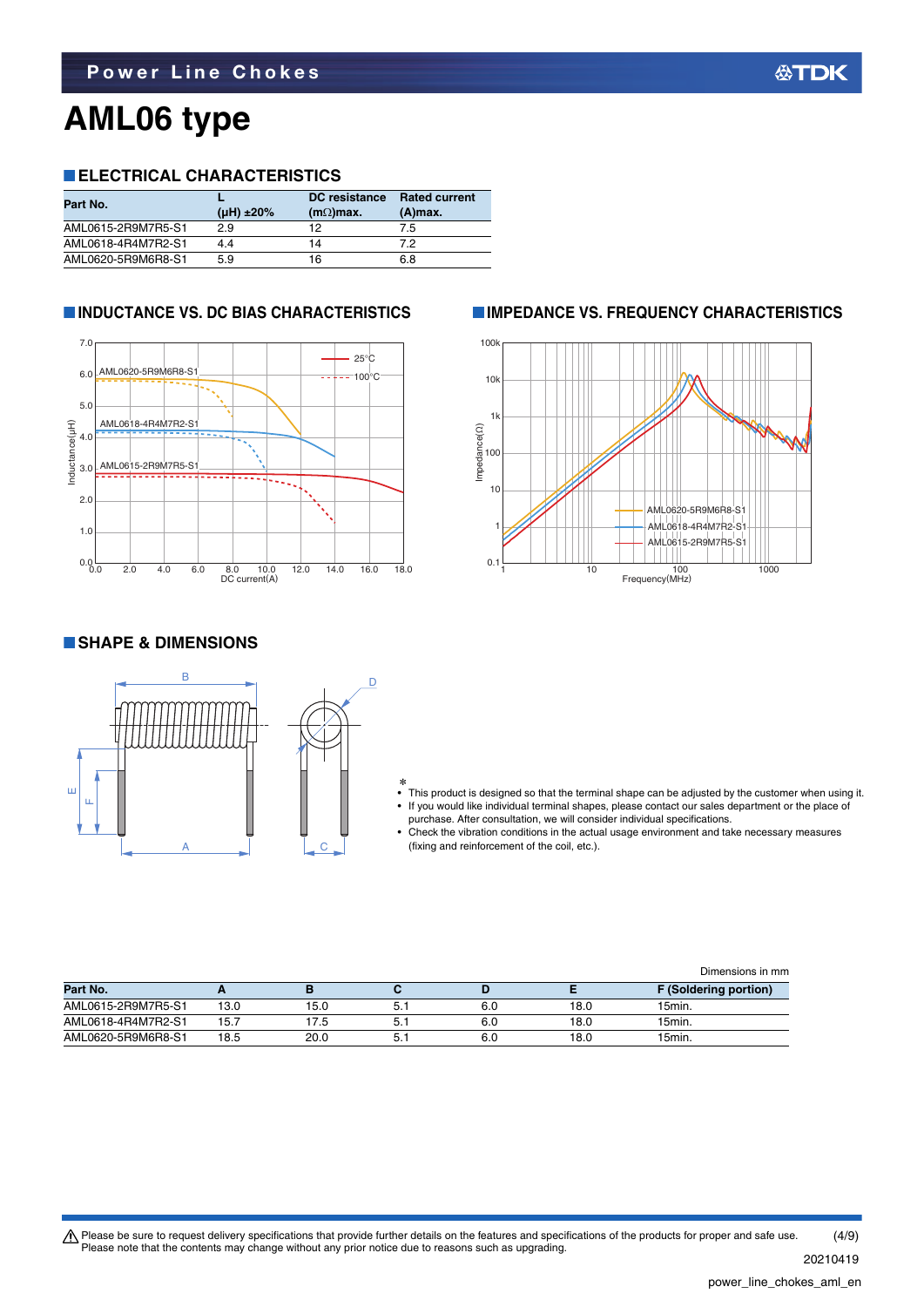## **AML08 type**

### **ELECTRICAL CHARACTERISTICS**

| Part No.           | (uH) $±20\%$ | DC resistance<br>$(m\Omega)$ max. | <b>Rated current</b><br>$(A)$ max. |
|--------------------|--------------|-----------------------------------|------------------------------------|
| AML0820-3R7M120-S1 | 3.7          |                                   | 12.0                               |



### **INDUCTANCE VS. DC BIAS CHARACTERISTICS IMPEDANCE VS. FREQUENCY CHARACTERISTICS**



### **SHAPE & DIMENSIONS**



- \* This product is designed so that the terminal shape can be adjusted by the customer when using it.
- If you would like individual terminal shapes, please contact our sales department or the place of purchase. After consultation, we will consider individual specifications.
- Check the vibration conditions in the actual usage environment and take necessary measures (fixing and reinforcement of the coil, etc.).

|                    |      |      |  |      | Dimensions in mm      |
|--------------------|------|------|--|------|-----------------------|
| Part No.           |      |      |  |      | F (Soldering portion) |
| AML0820-3R7M120-S1 | 19.0 | 20.0 |  | 16.U | $12.0$ min.           |

Please be sure to request delivery specifications that provide further details on the features and specifications of the products for proper and safe use.<br>Please note that the contents may change without any prior notice d (5/9)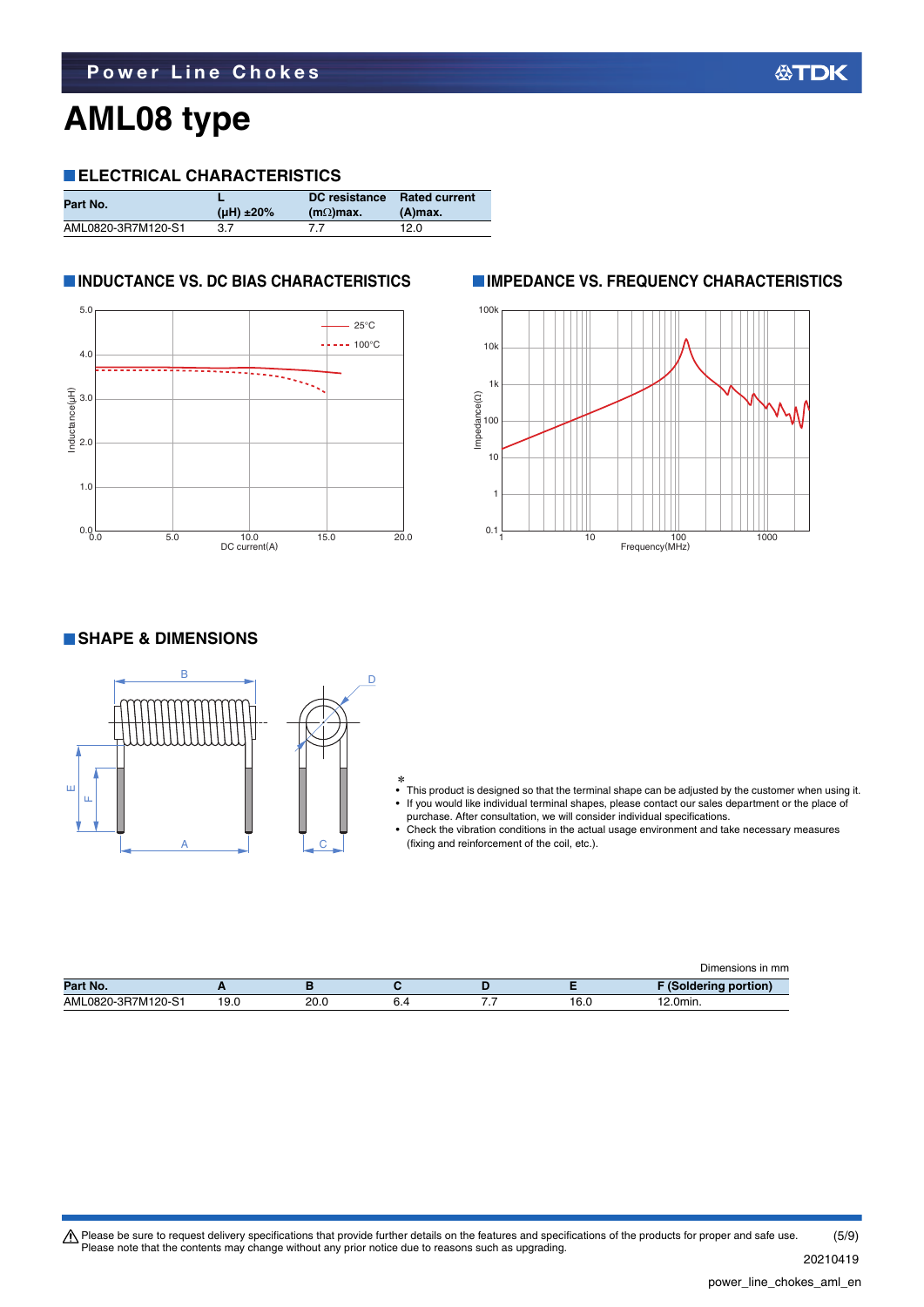## **AML09 type**

### **ELECTRICAL CHARACTERISTICS**

| Part No.           | ( $\mu$ H) ±20% | DC resistance<br>$(m\Omega)$ max. | <b>Rated current</b><br>$(A)$ max. |
|--------------------|-----------------|-----------------------------------|------------------------------------|
| AML0925-8R0M110-S1 | 8.0             | 13                                | 11.0                               |



### **INDUCTANCE VS. DC BIAS CHARACTERISTICS IMPEDANCE VS. FREQUENCY CHARACTERISTICS**



### **SHAPE & DIMENSIONS**



- \* This product is designed so that the terminal shape can be adjusted by the customer when using it. • If you would like individual terminal shapes, please contact our sales department or the place of
- purchase. After consultation, we will consider individual specifications.
- Check the vibration conditions in the actual usage environment and take necessary measures (fixing and reinforcement of the coil, etc.).

|                    |      |      |       |     |        | Dimensions in mm      |
|--------------------|------|------|-------|-----|--------|-----------------------|
| Part No.           |      |      |       |     |        | F (Soldering portion) |
| AML0925-8R0M110-S1 | 22.8 | 25.0 | . . ب | ∪.∪ | 16min. | .0min.                |

Please be sure to request delivery specifications that provide further details on the features and specifications of the products for proper and safe use.<br>Please note that the contents may change without any prior notice d 20210419 (6/9)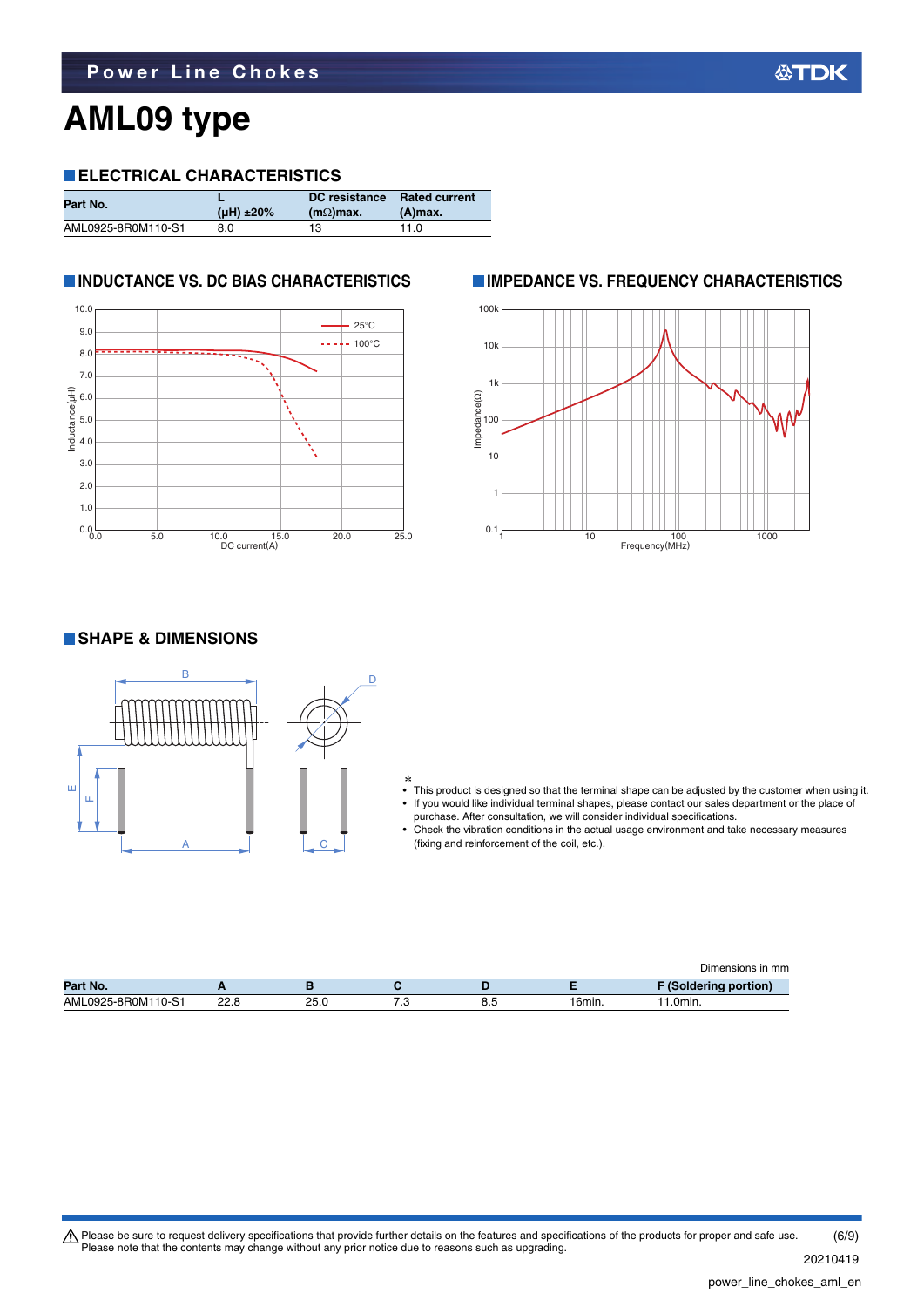# **AML10 type**

### **ELECTRICAL CHARACTERISTICS**

| Part No.           | (uH) $±20\%$ | <b>DC</b> resistance<br>$(m\Omega)$ max. | <b>Rated current</b><br>$(A)$ max. |
|--------------------|--------------|------------------------------------------|------------------------------------|
| AML1025-1R9M240-S1 | 1.9          | 2.4                                      | 24.0                               |



### **INDUCTANCE VS. DC BIAS CHARACTERISTICS IMPEDANCE VS. FREQUENCY CHARACTERISTICS**



### **SHAPE & DIMENSIONS**



- \* This product is designed so that the terminal shape can be adjusted by the customer when using it. • If you would like individual terminal shapes, please contact our sales department or the place of
- purchase. After consultation, we will consider individual specifications.
- Check the vibration conditions in the actual usage environment and take necessary measures (fixing and reinforcement of the coil, etc.).

|                    |          |      |     |  | Dimensions in mm             |
|--------------------|----------|------|-----|--|------------------------------|
| Part No.           |          |      |     |  | <b>F</b> (Soldering portion) |
| AML1025-1R9M240-S1 | 12<br>.ت | 25.0 | 8.O |  | $\eta$ min.                  |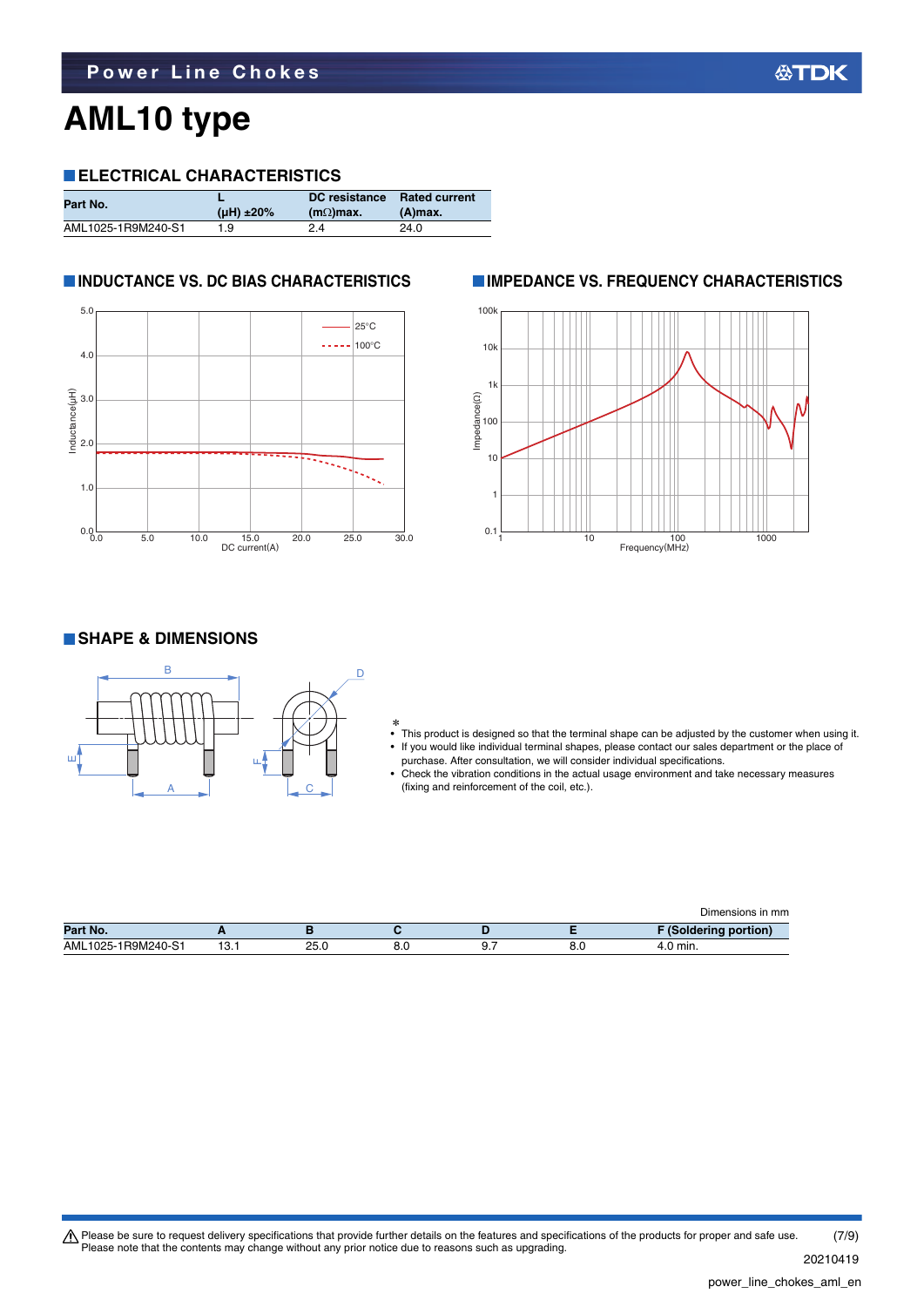# **AML13 type**

### **ELECTRICAL CHARACTERISTICS**

| Part No.           | (uH) $±20\%$ | DC resistance<br>$(m\Omega)$ max. | <b>Rated current</b><br>$(A)$ max. |
|--------------------|--------------|-----------------------------------|------------------------------------|
| AML1330-4R7M250-S1 | 4.7          | 3.5                               | 25.0                               |



### **INDUCTANCE VS. DC BIAS CHARACTERISTICS IMPEDANCE VS. FREQUENCY CHARACTERISTICS**



### **SHAPE & DIMENSIONS**



- \* This product is designed so that the terminal shape can be adjusted by the customer when using it. • If you would like individual terminal shapes, please contact our sales department or the place of
- purchase. After consultation, we will consider individual specifications. • Check the vibration conditions in the actual usage environment and take necessary measures (fixing and reinforcement of the coil, etc.).

|                    |      |      |      |        |      | Dimensions in mm             |
|--------------------|------|------|------|--------|------|------------------------------|
| Part No.           |      |      |      |        |      | <b>F</b> (Soldering portion) |
| AML1330-4R7M250-S1 | 25.9 | 30.0 | 10.4 | max. ו | 10.8 | .0 min.                      |

Please be sure to request delivery specifications that provide further details on the features and specifications of the products for proper and safe use.<br>Please note that the contents may change without any prior notice d 20210419 (8/9)